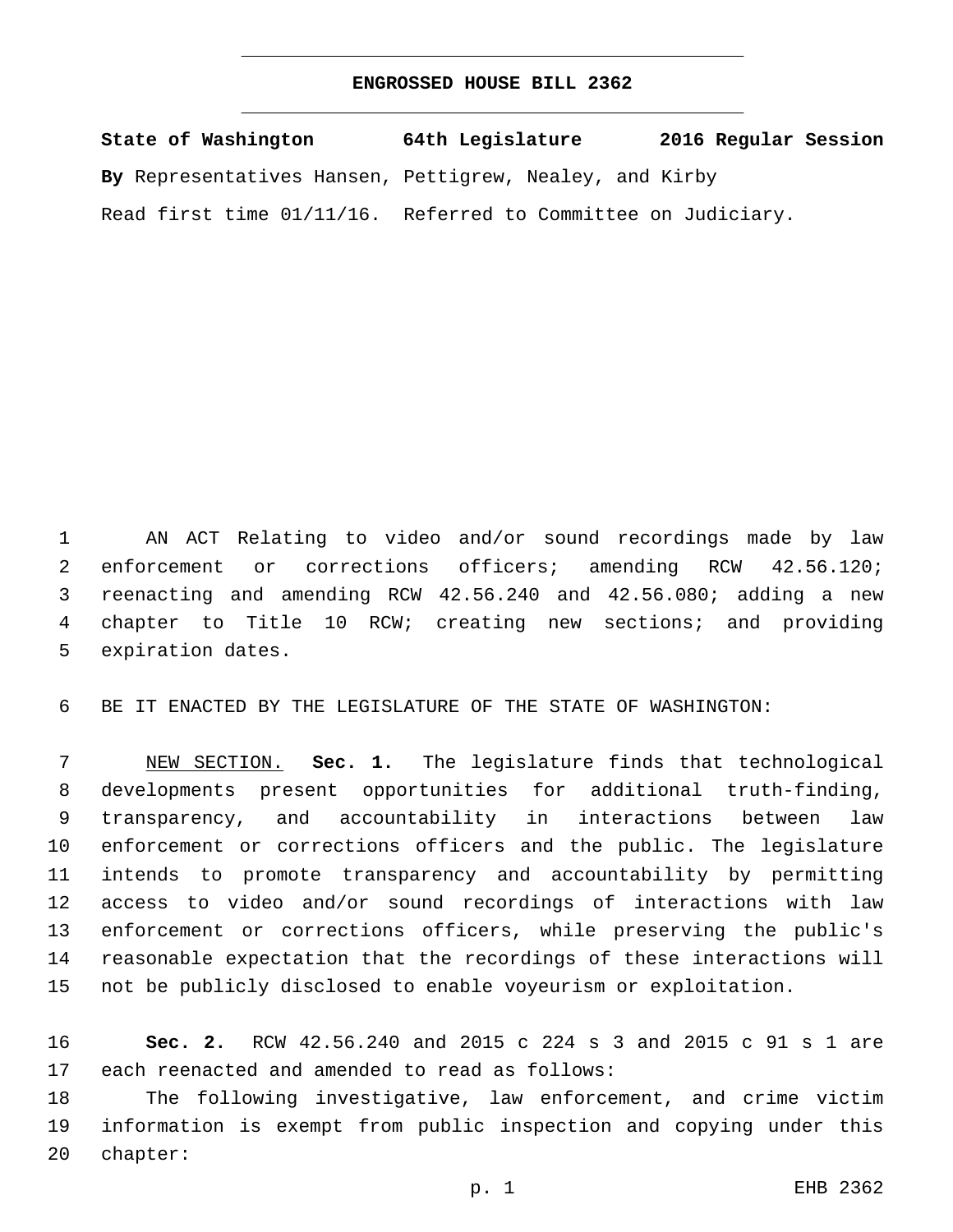(1) Specific intelligence information and specific investigative records compiled by investigative, law enforcement, and penology agencies, and state agencies vested with the responsibility to discipline members of any profession, the nondisclosure of which is essential to effective law enforcement or for the protection of any person's right to privacy;6

 (2) Information revealing the identity of persons who are witnesses to or victims of crime or who file complaints with investigative, law enforcement, or penology agencies, other than the commission, if disclosure would endanger any person's life, physical safety, or property. If at the time a complaint is filed the complainant, victim, or witness indicates a desire for disclosure or nondisclosure, such desire shall govern. However, all complaints filed with the commission about any elected official or candidate for public office must be made in writing and signed by the complainant 16 under oath;

 (3) Any records of investigative reports prepared by any state, county, municipal, or other law enforcement agency pertaining to sex offenses contained in chapter 9A.44 RCW or sexually violent offenses as defined in RCW 71.09.020, which have been transferred to the Washington association of sheriffs and police chiefs for permanent 22 electronic retention and retrieval pursuant to RCW  $40.14.070(2)(b)$ ;

 (4) License applications under RCW 9.41.070; copies of license applications or information on the applications may be released to 25 law enforcement or corrections agencies;

 (5) Information revealing the identity of child victims of sexual assault who are under age eighteen. Identifying information means the child victim's name, address, location, photograph, and in cases in which the child victim is a relative or stepchild of the alleged perpetrator, identification of the relationship between the child and 31 the alleged perpetrator;

 (6) Information contained in a local or regionally maintained gang database as well as the statewide gang database referenced in 34 RCW 43.43.762;

 (7) Data from the electronic sales tracking system established in 36 RCW 69.43.165;

 (8) Information submitted to the statewide unified sex offender notification and registration program under RCW 36.28A.040(6) by a person for the purpose of receiving notification regarding a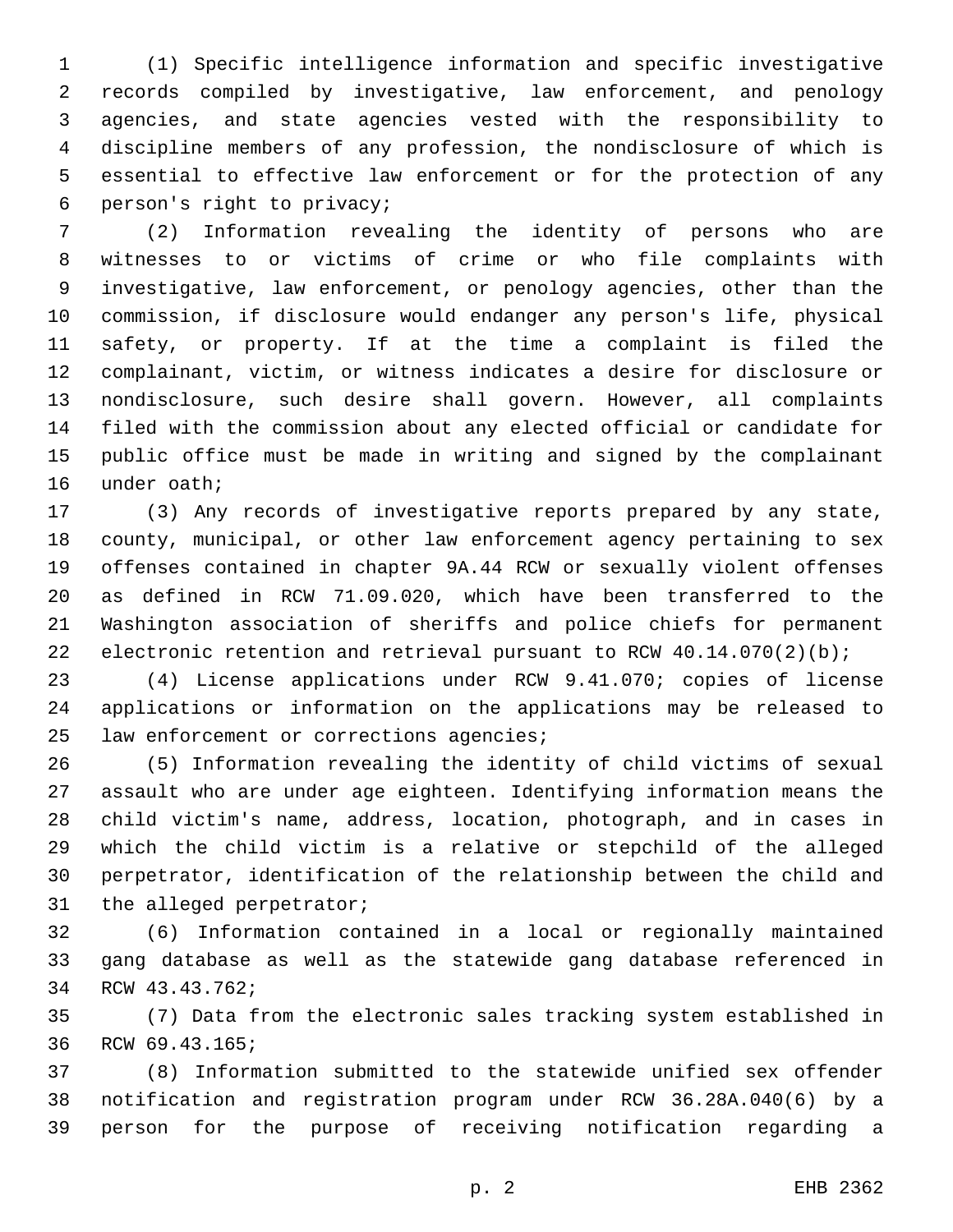registered sex offender, including the person's name, residential 2 address, and email address;

 (9) Personally identifying information collected by law enforcement agencies pursuant to local security alarm system programs and vacation crime watch programs. Nothing in this subsection shall be interpreted so as to prohibit the legal owner of a residence or business from accessing information regarding his or her residence or 8 business;

 (10) The felony firearm offense conviction database of felony 10 firearm offenders established in RCW 43.43.822;

 (11) The identity of a state employee or officer who has in good faith filed a complaint with an ethics board, as provided in RCW 42.52.410, or who has in good faith reported improper governmental action, as defined in RCW 42.40.020, to the auditor or other public 15 official, as defined in RCW 42.40.020;

 (12) The following security threat group information collected and maintained by the department of corrections pursuant to RCW 72.09.745: (a) Information that could lead to the identification of a person's security threat group status, affiliation, or activities; (b) information that reveals specific security threats associated with the operation and activities of security threat groups; and (c) information that identifies the number of security threat group 23 members, affiliates, or associates; ((and))

 (13) The global positioning system data that would indicate the location of the residence of an employee or worker of a criminal justice agency as defined in RCW 10.97.030; and

 (14) Body worn camera recordings to the extent nondisclosure is 28 essential for the protection of any person's right to privacy as described in RCW 42.56.050, including, but not limited to, the circumstances enumerated in (a) of this subsection. A law enforcement or corrections agency shall not disclose a body worn camera recording to the extent the recording is exempt under this subsection.

 (a) Disclosure of a body worn camera recording is presumed to be highly offensive to a reasonable person under RCW 42.56.050 to the extent it depicts:

 (i) The interior of a place of residence where a person has a 37 reasonable expectation of privacy;

(ii) An intimate image as defined in RCW 9A.86.010;

(iii) A minor;

(iv) The body of a deceased person;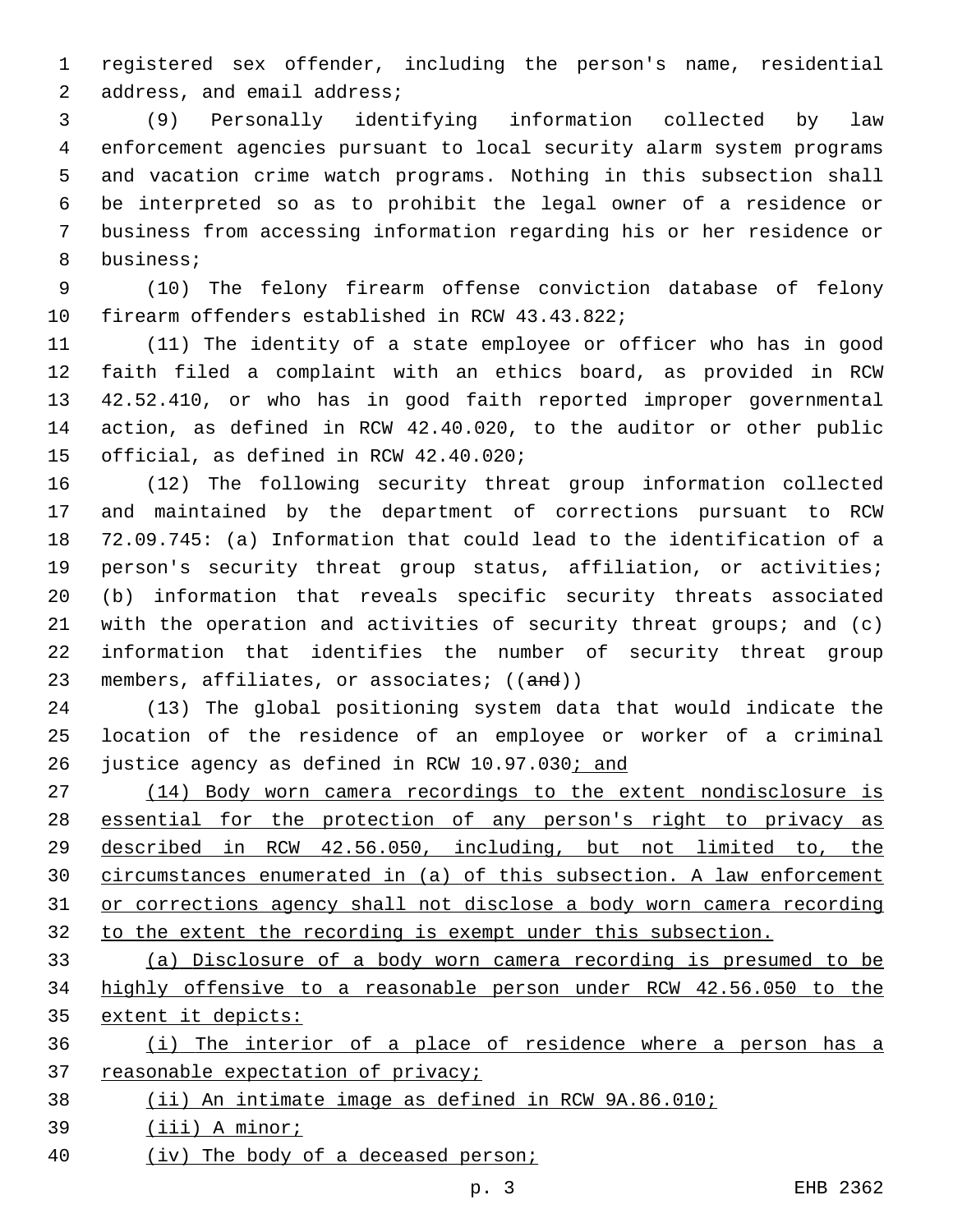| 1  | The identity of or communications from a victim or witness of<br>(v)  |
|----|-----------------------------------------------------------------------|
| 2  | an incident involving domestic violence as defined in RCW 10.99.020   |
| 3  | or sexual assault as defined in RCW 70.125.030, or disclosure of      |
| 4  | intimate images as defined in RCW 9A.86.010. If at the time of        |
| 5  | recording the victim or witness indicates a desire for disclosure or  |
| 6  | nondisclosure of the recorded identity or communications, such desire |
| 7  | shall govern;                                                         |
| 8  | (vi) The identifiable location information of a community-based       |
| 9  | domestic violence program as defined in RCW 70.123.020, or emergency  |
| 10 | shelter as defined in RCW 70.123.020; or                              |
| 11 | (vii) The waiting or treatment area of a medical facility, or         |
| 12 | counseling or therapeutic program office.                             |
| 13 | (b) The presumptions set out in (a) of this subsection may be         |
| 14 | rebutted by specific evidence in individual cases.                    |
| 15 | (c) In a court action seeking the right to inspect or copy a body     |
| 16 | worn camera recording, a person who prevails against a<br>law         |
| 17 | enforcement or corrections agency that withholds or discloses all or  |
| 18 | part of a body worn camera recording pursuant to (a) of this          |
| 19 | subsection is not entitled to fees, costs, or awards pursuant to RCW  |
| 20 | 42.56.550 unless it is shown that the law enforcement or corrections  |
| 21 | agency acted in bad faith or with gross negligence.                   |
| 22 | (d) A request for body worn camera recordings must:                   |
| 23 | (i) Specifically identify a name of a person or persons involved      |
| 24 | in the incident;                                                      |
| 25 | (ii) Provide the incident or case number;                             |
| 26 | (iii) Provide the date, time, and location of the incident or         |
| 27 | incidents; or                                                         |
| 28 | (iv) Identify a law enforcement or corrections officer involved       |
| 29 | in the incident or incidents.                                         |
| 30 | (e)(i) A person directly involved in an incident recorded by the      |
| 31 | requested body worn camera recording, an attorney representing a      |
| 32 | person directly involved in an incident recorded by the requested     |
| 33 | body worn camera recording, a person or his or her attorney who       |
| 34 | requests a body worn camera recording relevant to a criminal case     |
| 35 | involving that person, or the executive director from either the      |
| 36 | Washington state commission on African-American affairs, Asian        |
| 37 | Pacific American affairs, or Hispanic affairs, has the right to       |
| 38 | obtain the body worn camera recording, subject to any exemption under |
| 39 | this chapter or any applicable law. In addition, an attorney who      |
| 40 | represents a person regarding a potential or existing civil cause of  |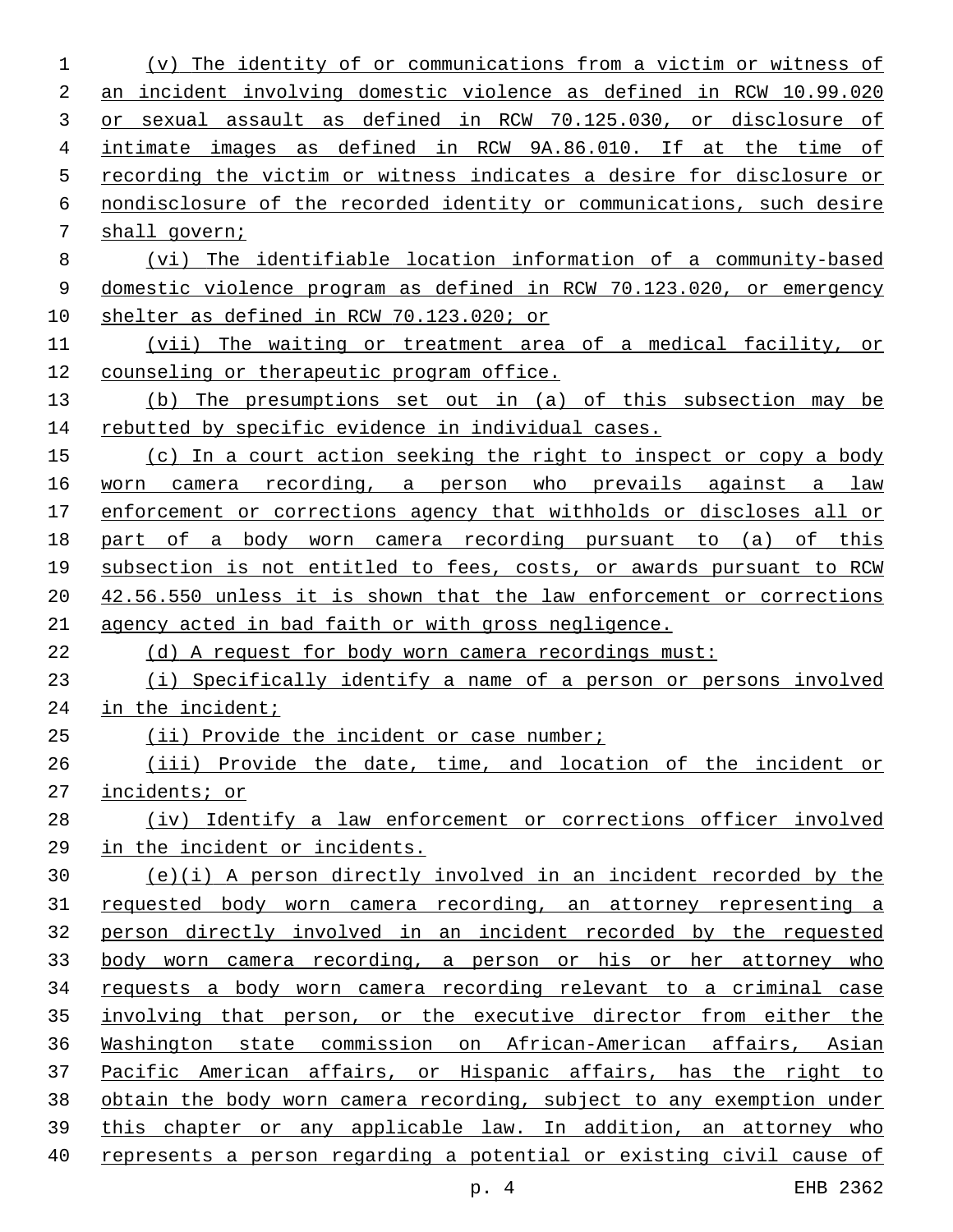action involving the denial of civil rights under the federal or state Constitution, or a violation of a United States department of justice settlement agreement, has the right to obtain the body worn camera recording if relevant to the cause of action, subject to any exemption under this chapter or any applicable law. The attorney must explain the relevancy of the requested body worn camera recording to the cause of action and specify that he or she is seeking relief from 8 redaction costs under this subsection  $(14)(e)$ .

 (ii) A law enforcement or corrections agency responding to requests under this subsection (14)(e) may not require the requesting individual to pay costs of any redacting, altering, distorting, pixelating, suppressing, or otherwise obscuring any portion of a body 13 worn camera recording.

 (iii) A law enforcement or corrections agency may require any person requesting a body worn camera recording pursuant to this subsection (14)(e) to identify himself or herself to ensure he or she is a person entitled to obtain the body worn camera recording under 18 this subsection  $(14)(e)$ .

 (f)(i) A law enforcement or corrections agency responding to a request to disclose body worn camera recordings may require any requester not listed in (e) of this subsection to pay the reasonable costs of redacting, altering, distorting, pixelating, suppressing, or otherwise obscuring any portion of the body worn camera recording prior to disclosure only to the extent necessary to comply with the 25 exemptions in this chapter or any applicable law.

 (ii) An agency that charges redaction costs under this subsection (14)(f) must use redaction technology that provides the least costly commercially available method of redacting body worn camera recordings, to the extent possible and reasonable.

 (iii) In any case where an agency charges a requestor for the costs of redacting a body worn camera recording under this subsection (14)(f), the time spent on redaction of the recording shall not count towards the agency's allocation of, or limitation on, time or costs spent responding to public records requests under this chapter, as established pursuant to local ordinance, policy, procedure, or state law.

(g) For purposes of this subsection (14):

 (i) "Body worn camera recording" means a video and/or sound recording that is made by a body worn camera attached to the uniform or eyewear of a law enforcement or corrections officer from a covered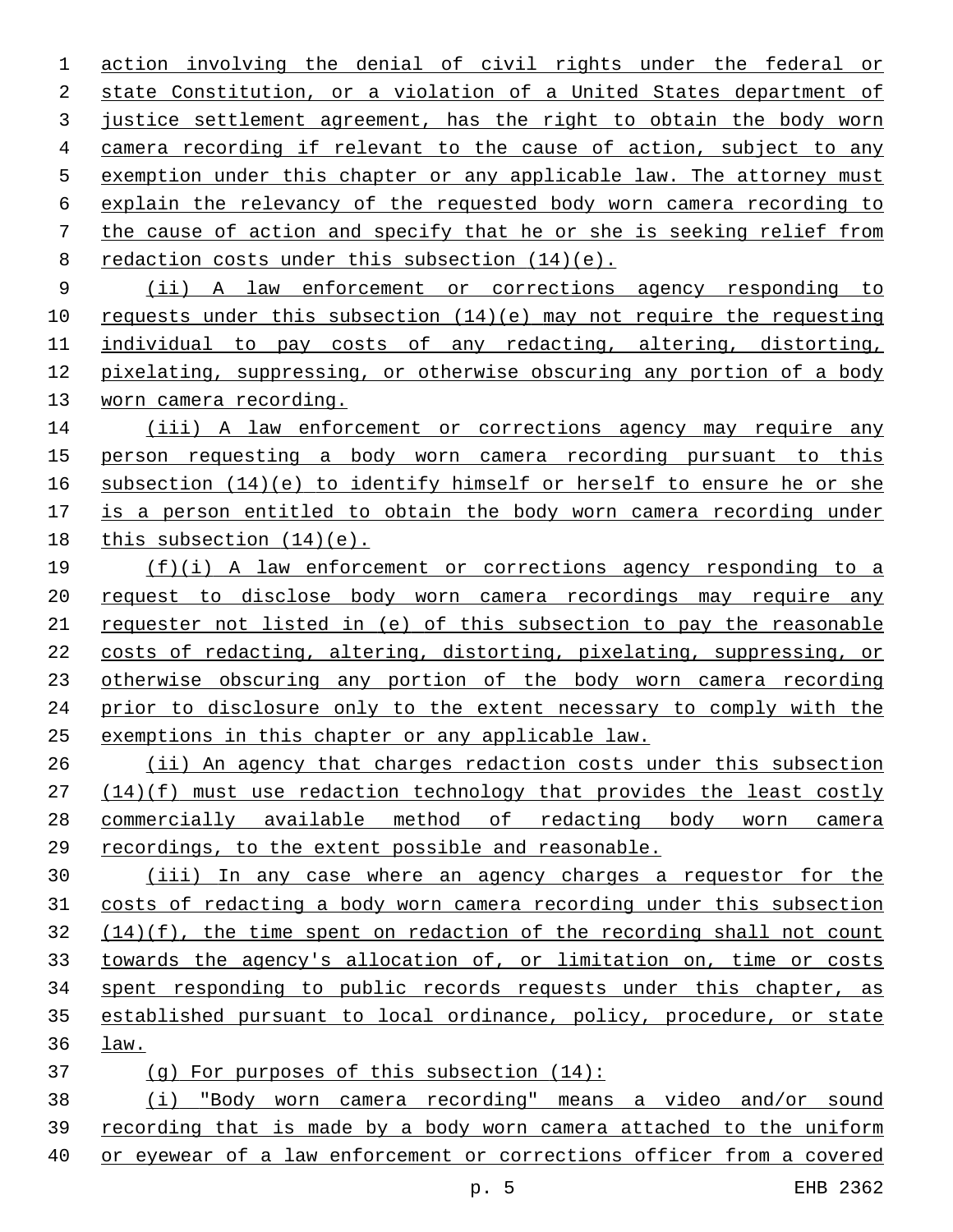jurisdiction while in the course of his or her official duties and that is made on or after the effective date of this section and prior 3 to July 1, 2019; and (ii) "Covered jurisdiction" means any jurisdiction that has deployed body worn cameras as of the effective date of this section, regardless of whether or not body worn cameras are being deployed in the jurisdiction on the effective date of this section, including, but not limited to, jurisdictions that have deployed body worn cameras on a pilot basis.

 (h) Nothing in this subsection shall be construed to restrict access to body worn camera recordings as otherwise permitted by law 12 for official or recognized civilian and accountability bodies or 13 pursuant to any court order.

 (i) Nothing in this section is intended to modify the obligations of prosecuting attorneys and law enforcement under *Brady v. Maryland,* 373 U.S. 83, 83 S. Ct. 1194, 10 L. Ed. 2d 215 (1963), *Kyles v. Whitley*, 541 U.S. 419, 115 S. Ct. 1555, 131 L. Ed.2d 490 (1995), and the relevant Washington court criminal rules and statutes.

 **Sec. 3.** RCW 42.56.080 and 2005 c 483 s 1 and 2005 c 274 s 285 are each reenacted and amended to read as follows:

 Public records shall be available for inspection and copying, and agencies shall, upon request for identifiable public records, make them promptly available to any person including, if applicable, on a partial or installment basis as records that are part of a larger set of requested records are assembled or made ready for inspection or disclosure. Agencies shall not deny a request for identifiable public records solely on the basis that the request is overbroad. Agencies shall not distinguish among persons requesting records, and such persons shall not be required to provide information as to the purpose for the request except to establish whether inspection and copying would violate RCW 42.56.070(9) or 42.56.240(14), or other statute which exempts or prohibits disclosure of specific information or records to certain persons. Agency facilities shall be made available to any person for the copying of public records except when and to the extent that this would unreasonably disrupt the operations of the agency. Agencies shall honor requests received by mail for identifiable public records unless exempted by provisions of this 38 chapter.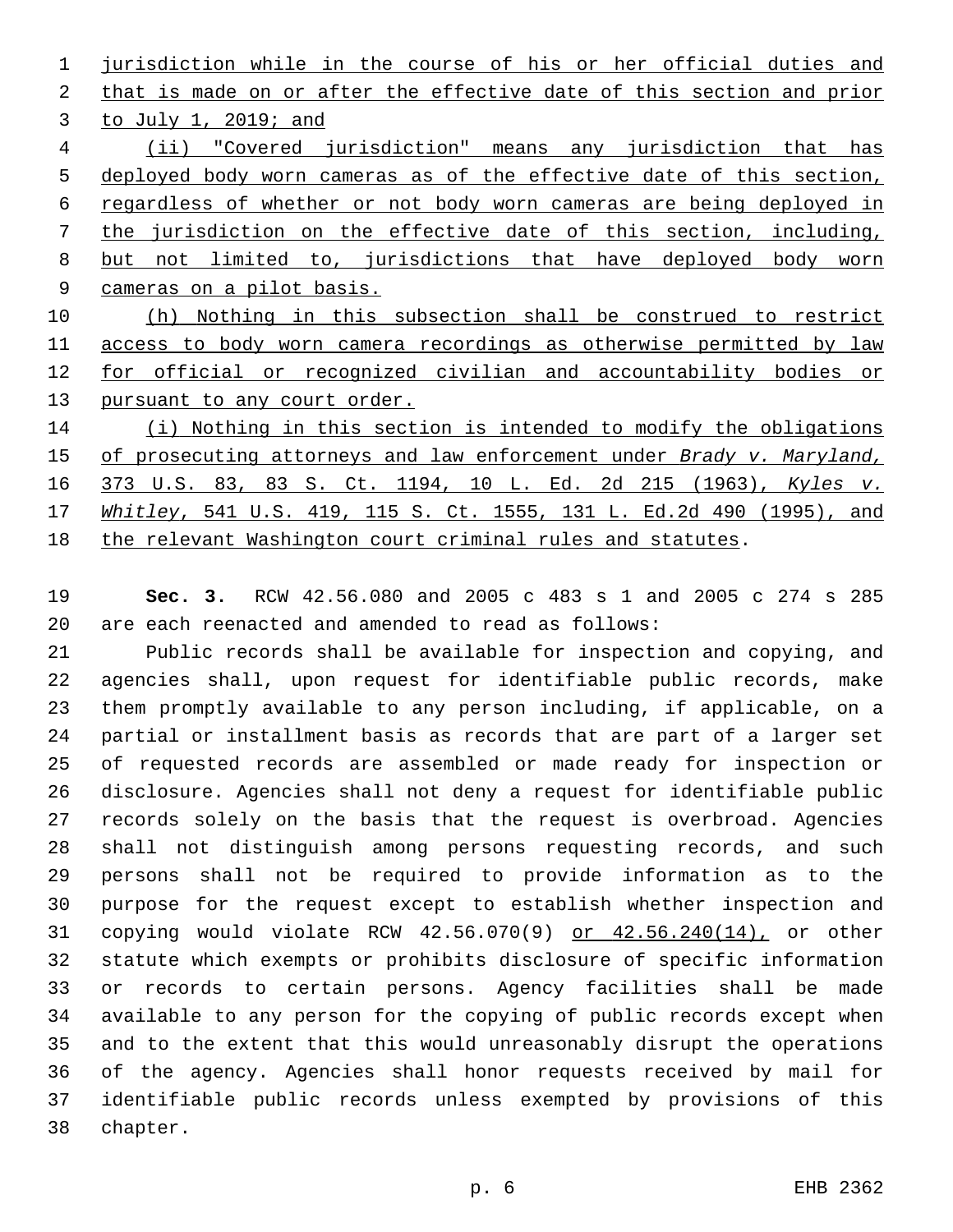**Sec. 4.** RCW 42.56.120 and 2005 c 483 s 2 are each amended to 2 read as follows:

3 No fee shall be charged for the inspection of public records((-4 No fee shall be charged for) or locating public documents and making 5 them available for copying, except as provided in RCW 42.56.240(14). A reasonable charge may be imposed for providing copies of public records and for the use by any person of agency equipment or equipment of the office of the secretary of the senate or the office of the chief clerk of the house of representatives to copy public records, which charges shall not exceed the amount necessary to reimburse the agency, the office of the secretary of the senate, or the office of the chief clerk of the house of representatives for its actual costs directly incident to such copying. Agency charges for photocopies shall be imposed in accordance with the actual per page cost or other costs established and published by the agency. In no event may an agency charge a per page cost greater than the actual per page cost as established and published by the agency. To the extent the agency has not determined the actual per page cost for photocopies of public records, the agency may not charge in excess of fifteen cents per page. An agency may require a deposit in an amount not to exceed ten percent of the estimated cost of providing copies for a request. If an agency makes a request available on a partial or installment basis, the agency may charge for each part of the request as it is provided. If an installment of a records request is not claimed or reviewed, the agency is not obligated to fulfill the 26 balance of the request.

 NEW SECTION. **Sec. 5.** (1) A law enforcement or corrections agency that deploys body worn cameras must establish policies regarding the use of the cameras. The policies must, at a minimum, address:

 (a) When a body worn camera must be activated and deactivated, and when a law enforcement or corrections officer has the discretion to activate and deactivate the body worn camera. The policies must require that an officer deactivate a body worn camera when entering a residence unless at the time of entry into the residence a crime is occurring at the residence or the officer reasonably believes a crime may occur at the residence while the officer is entering or within 38 the residence;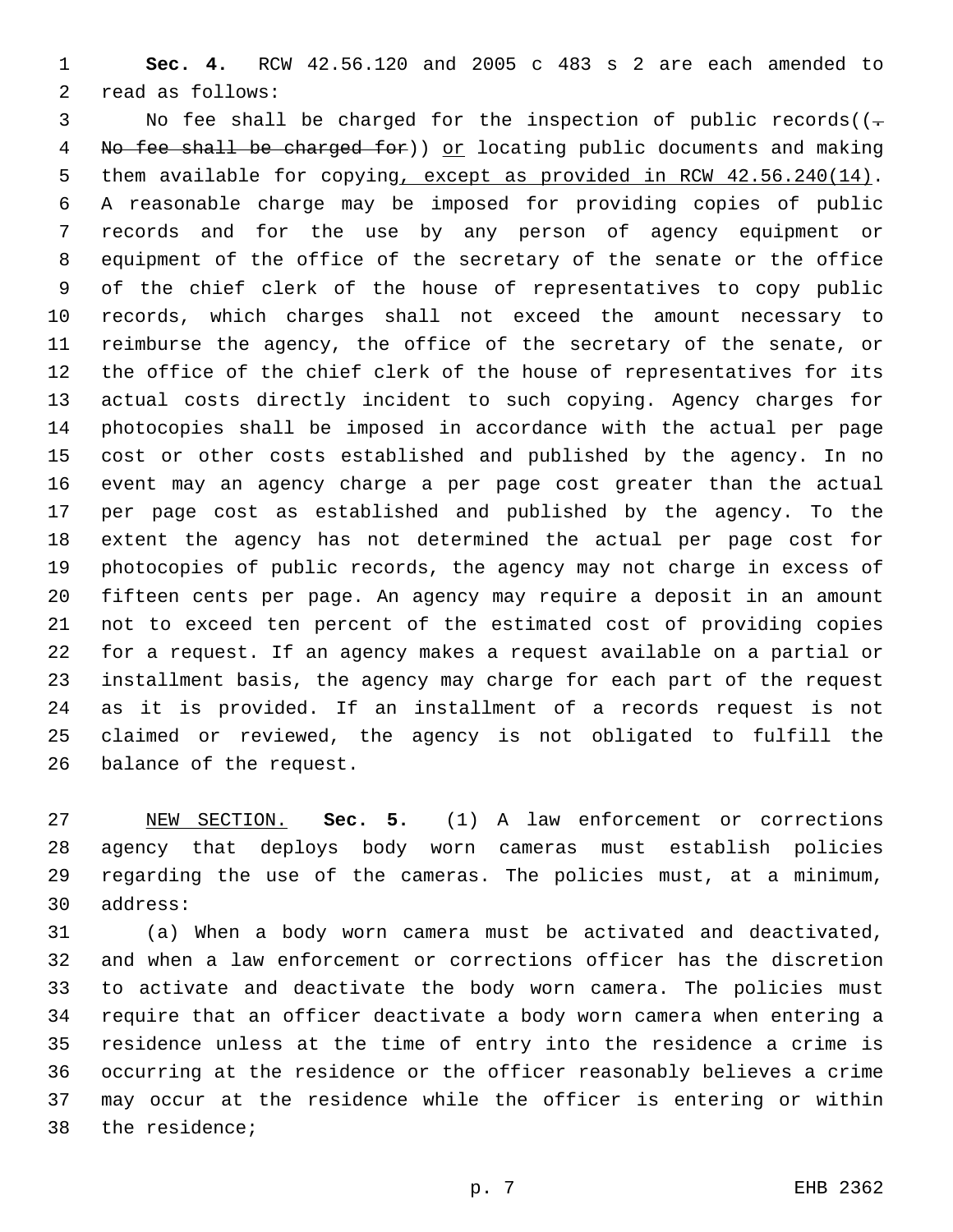(b) How a law enforcement or corrections officer is to respond to circumstances when it would be reasonably anticipated that a person may be unwilling or less willing to communicate with an officer who is recording the communication with a body worn camera;

 (c) How a law enforcement or corrections officer will document when and why a body worn camera was deactivated prior to the conclusion of an interaction with a member of the public while conducting official law enforcement or corrections business;

 (d) How, and under what circumstances, a law enforcement or corrections officer is to inform a member of the public that he or she is being recorded, including in situations where the person is a non-English speaker or has limited English proficiency, or where the 13 person is deaf or hard of hearing;

 (e) How officers are to be trained on body worn camera usage and 15 how frequently the training is to be reviewed or renewed; and

 (f) Security rules to protect data collected and stored from body 17 worn cameras.

 (2) A law enforcement or corrections agency that deploys body worn cameras before the effective date of this section must establish the policies within one hundred twenty days of the effective date of this section. A law enforcement or corrections agency that deploys body worn cameras on or after the effective date of this section must establish the policies before deploying body worn cameras.

24 (3) This section expires July 1, 2019.

 NEW SECTION. **Sec. 6.** (1) The legislature shall convene a task force with the following voting members to examine the use of body worn cameras by law enforcement and corrections agencies:

 (a) One member from each of the two largest caucuses of the 29 senate, appointed by the president of the senate;

 (b) One member from each of the two largest caucuses in the house of representatives, appointed by the speaker of the house of 32 representatives;

(c) A representative from the governor's office;

 (d) Two representatives from the Washington association of 35 prosecuting attorneys;

(e) A representative from the Washington defender association;

 (f) A representative of the Washington association of criminal 38 defense lawyers;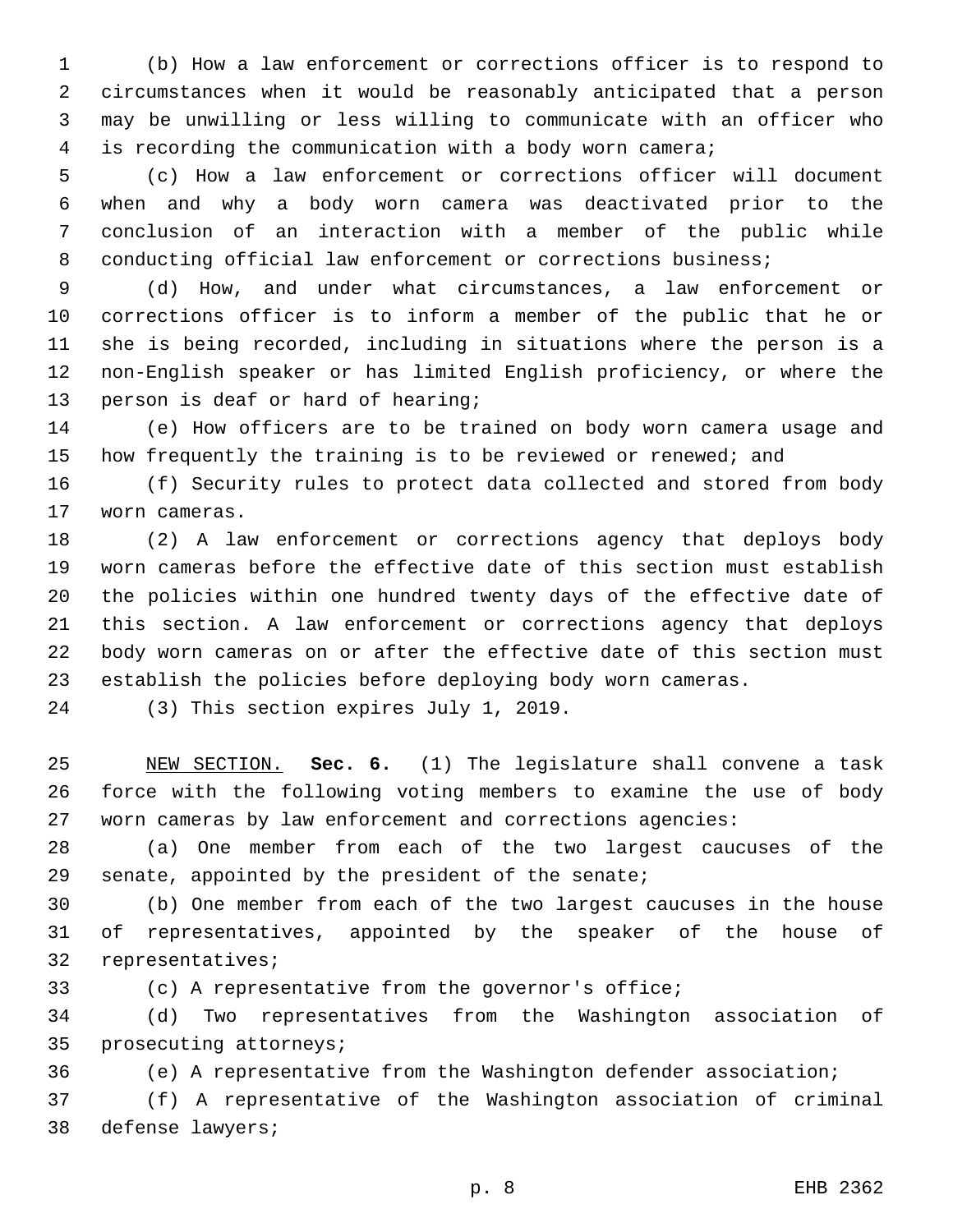(g) A representative from the American civil liberties union of 2 Washington;

 (h) A representative from the Washington association of sheriffs 4 and police chiefs;

 (i) Four chief local law enforcement officers, at least two of whom must be from local law enforcement agencies that have deployed body worn cameras, appointed jointly by the president of the senate 8 and the speaker of the house of representatives;

 (j) Three law enforcement officers, one representing the council of metropolitan police and sheriffs and two representing the 11 Washington council of police and sheriffs;

 (k) Two representatives of local governments responsible for oversight of law enforcement, appointed jointly by the president of 14 the senate and the speaker of the house of representatives;

 (l) A representative from the Washington coalition for open 16 qovernment;

 (m) A representative of the news media, appointed jointly by the president of the senate and the speaker of the house of 19 representatives;

 (n) A representative of victims advocacy groups, appointed jointly by the president of the senate and the speaker of the house 22 of representatives;

 (o) Two representatives with experience in interactions between law enforcement and the public, appointed by the Washington state 25 commission on African-American affairs;

 (p) Two representatives with experience in interactions between law enforcement and the public, appointed by the Washington state 28 commission on Asian Pacific American affairs;

 (q) Two representatives with experience in interactions between law enforcement and the public, appointed by the Washington state 31 commission on Hispanic affairs;

 (r) One representative of immigrant or refugee communities, appointed jointly by the president of the senate and the speaker of 34 the house of representatives;

 (s) One person with expertise in the technology of retaining and redacting body worn camera recordings, appointed jointly by the president of the senate and the speaker of the house of 38 representatives;

 (t) Two representatives of the tribal communities with experience in interactions between law enforcement and the public, appointed

p. 9 EHB 2362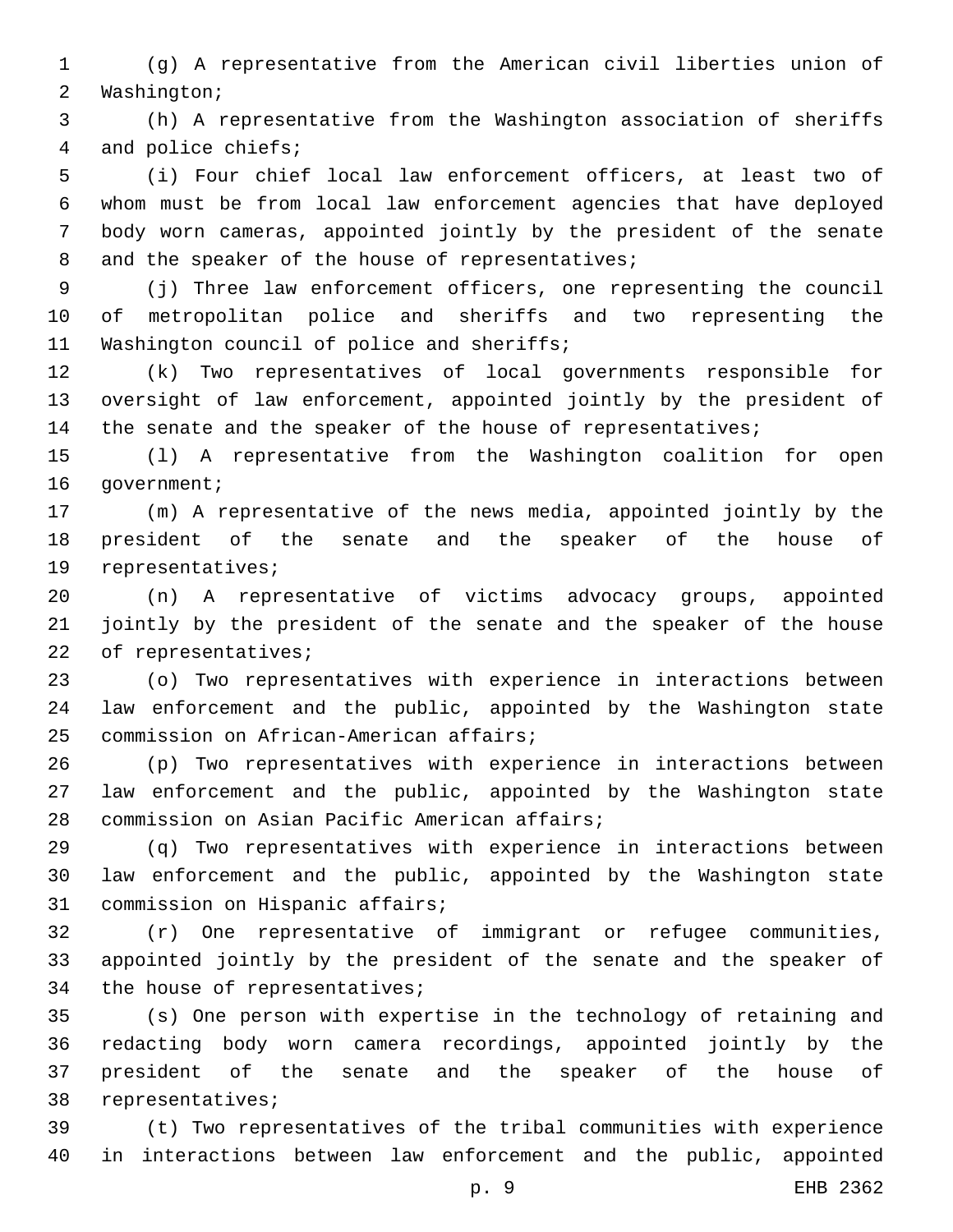jointly by the president of the senate and the speaker of the house 2 of representatives; and

 (u) A public member, appointed jointly by the president of the senate and the speaker of the house of representatives.

 (2) The task force shall choose two cochairs from among its legislative members.6

 (3) The task force may request such information, recordings, and other records from agencies as the task force deems appropriate for it to effectuate this section. A participating agency must provide such information, recordings, or records upon request subject to exemptions under chapter 42.56 RCW or any applicable law.

 (4) Staff support for the task force shall be provided by the senate committee services and the house of representatives office of 14 program research.

 (5) Legislative members of the task force may be reimbursed for travel expenses in accordance with RCW 44.04.120. Nonlegislative members, except those representing an employer, governmental entity, or other organization, are entitled to be reimbursed for travel expenses as provided in RCW 43.03.050 and 43.03.060.

 (6) The expenses of the task force shall be paid jointly by the senate and the house of representatives. Task force expenditures are subject to approval by the senate facilities and operations committee and the house executive rules committee, or their successor 24 committees.

 (7) The task force shall hold public meetings in locations that include rural and urban communities and communities in the eastern 27 and western parts of the state.

 (8) The task force shall specifically consider and report on the use of body worn cameras in health care facilities subject to the health insurance portability and accountability act of 1996, P.L. 104-191, and the uniform health care information act, chapter 70.02 RCW. The task force shall consult with subject matter experts, including, but not limited to, the Washington state hospital association and the Washington state medical association, and any findings or recommendations must be consistent with the obligations of health care facilities under both federal and state law.

 (9) The task force shall report its findings and recommendations to the governor and the appropriate committees of the legislature by December 1, 2018. The report must include, but is not limited to, findings and recommendations regarding costs assessed to requesters,